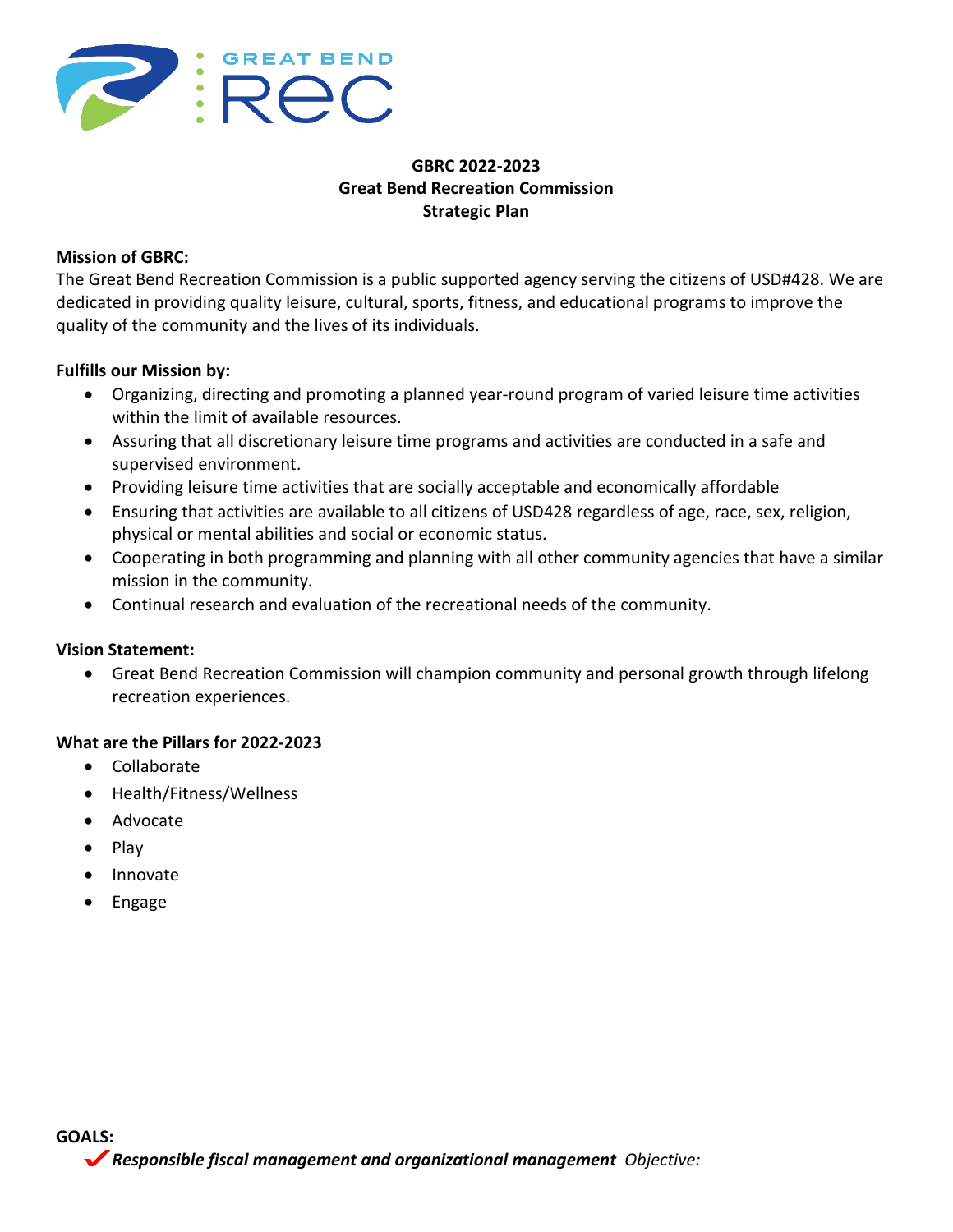- Sustain fiscal management practices
- Continue evaluation and incremental increasing wage levels for season/part time/full time staff to market standards
- Good steward of public funding through the budget process
- Identify and recruit qualified potential board candidates
- Hire qualified staff: management, seasonal, fulltime
- Create Reserves for replacement of assets (HVAC systems, Activity Center, playground, etc.)
- Other:

# *Sustain and provide funding for technology improvements in software programs and hardware equipment*

*Objective:*

- Continue to upgrade progression on computer software/hardware, yearly enhancements on current software, i.e. Rec. Trac, Dynamics, Firewall, Operating Systems, new client workstation for customer service area, replace other client workstations, color printers
- 3 to 5-year replacement rotation of computer hardware-last replacement 2013, business server 2017. Continue assessing hardware/software upgrades (NAS Backup Server-2, GPS Server-1, Client Workstations-13)
- Poster printer
- Software Upgrades: Transition to Cloud Software, Mainstream Support 2023-2028 Dynamics, Electronic Federal/State Reporting, Windows 11 Transition for 13 clients, Upgrade technology in classrooms/meeting spaces (TV/presentation/speakers/Hardware), Facility Reservation Software
- Update Rec Trac On-Line Registration Splash Page Format
- Transition from Mail Chimp to another electronic newsletter format
- Hardware: Laptops 6 yrs,(2022) ADS server o/s system & hardware (2023)
- Other:

## *Promote health and wellness*

*Objective:* 

- Promote physical, emotional and mental health through fitness, play and activity
- Evaluate and enhance current recreation facilities and programs
- Seek community partners to enhance recreation opportunities
- Marketing LIVE..PLAY..EXPLORE, Recreation Makes Life Better, Engage, Health/Wellness, Innovate
- Other: Spin Classes

#### *Support economic vitality Objective:*

- Foster economic development through recreation opportunities, promote community revitalization, increase tourism, provide jobs through recreation programs, activities, revitalization and development of existing and new play spaces, tournaments. Encourage recreation facility development that meets current trends and community needs.
- Update season activity guide printing format to a glossy book layout
- Year round tournaments as facilities allow

*Create recreation experiences Objective:*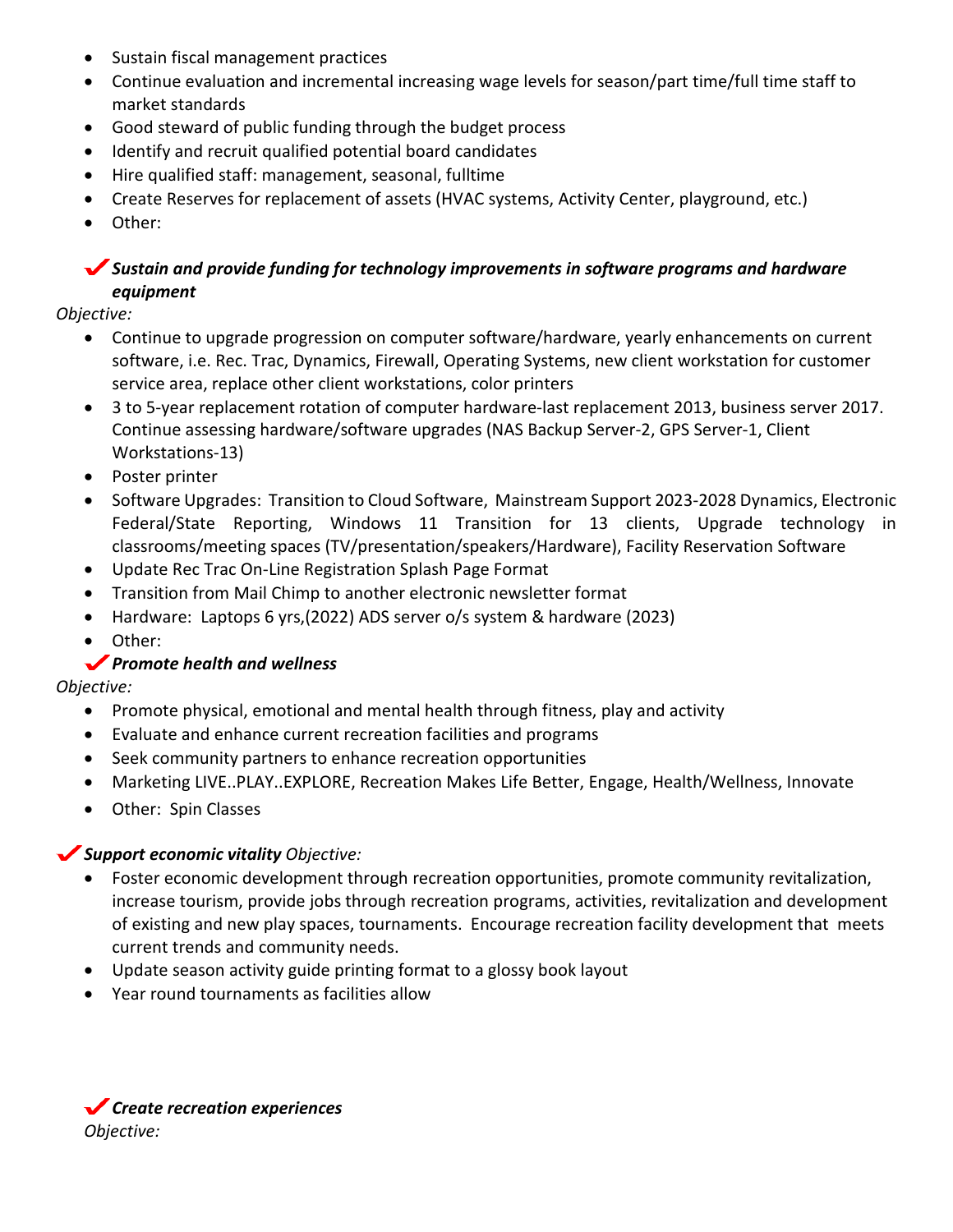• Get people involved and active by creating engaging programs, special events and new recreation experiences Expand Bus Trip venues, Camps, Special Events, Kite Festival, Year round tournaments, Sports Clinics

#### *Connect to Nature, Health, Wellness, Active Community Objective:*

## • Educate and connect people to nature, promote development and protection of open green spaces, sustain and steward natural resources

- Collaborate with Wetlands Education Center on educational opportunities and program enhancements
- Trips, Camps, Family Events, Workshops
- Expand the Health and Wellness opportunities
- Develop outdoor active spaces/facilities

# *Strengthen community identity and sense of place*

*Objective:*

- Provide recreation services and facilities that reflect and celebrate community character, heritage, culture, history, aesthetics and landscape.
- Updating outdoor Signage at GB Rec Center and GB Activity Center/My Backyard Playground, vehicles
- Collaborate with Convention & Visitors Bureau to place colorful banners on main streets (Live, Play, Explore; Recreation Makes Life Better
- My BackYard Playground, Solid Surfacing develop new and revitalized play spaces. Develop additional outdoor or indoor space at Activity Center in green space.
- Mascot

## *Facilitate community problem-solving*

*Objective:*

• Apply skills in community collaboration to development new recreation opportunities, facilities, leadership and facilitation to resolve community problems and issues (Turf Project- CBV Grant-Sports Complex expansion – Quality of Life projects-Park Park Project)

## *Support community vibrancy & recreation (Capital Projects)*

- Support safe, vibrant, attractive, walkable community that make life better through recreation services and programs
- Develop strategies for future development at Great Bend Activity Center
- Collaborate with City in providing restroom and shade structure at Langrehr field
- Install Shade structure over scorekeeper area at Brit Spaugh South, improvements to ball fields
- Repaint stripping at Activity Center parking lot
- Grounds equipment, field pumps, field groomer, etc.
- AED's for recreation centers
- Fitness program enhancements encouraging healthy lifestyles
- Increase Green spaces for sports practices and public use
- Outdoor Basketball court/Sand Volleyball Court with lighting/Pickleball court
- Brit Spaugh South Park Master Plan
- Collaborate with the City of Great Bend and USD#428 in development of recreation facilities. i.e. Turf at Sports Complex, develop a master plan for upgrades for Veterans Park ballfields and tennis courts, outdoor basketball court, other public park spaces
- Collaborate with City in replacing playground equipment at Veteran's ballfields, Sports Complex, Brit Spaugh and other parks areas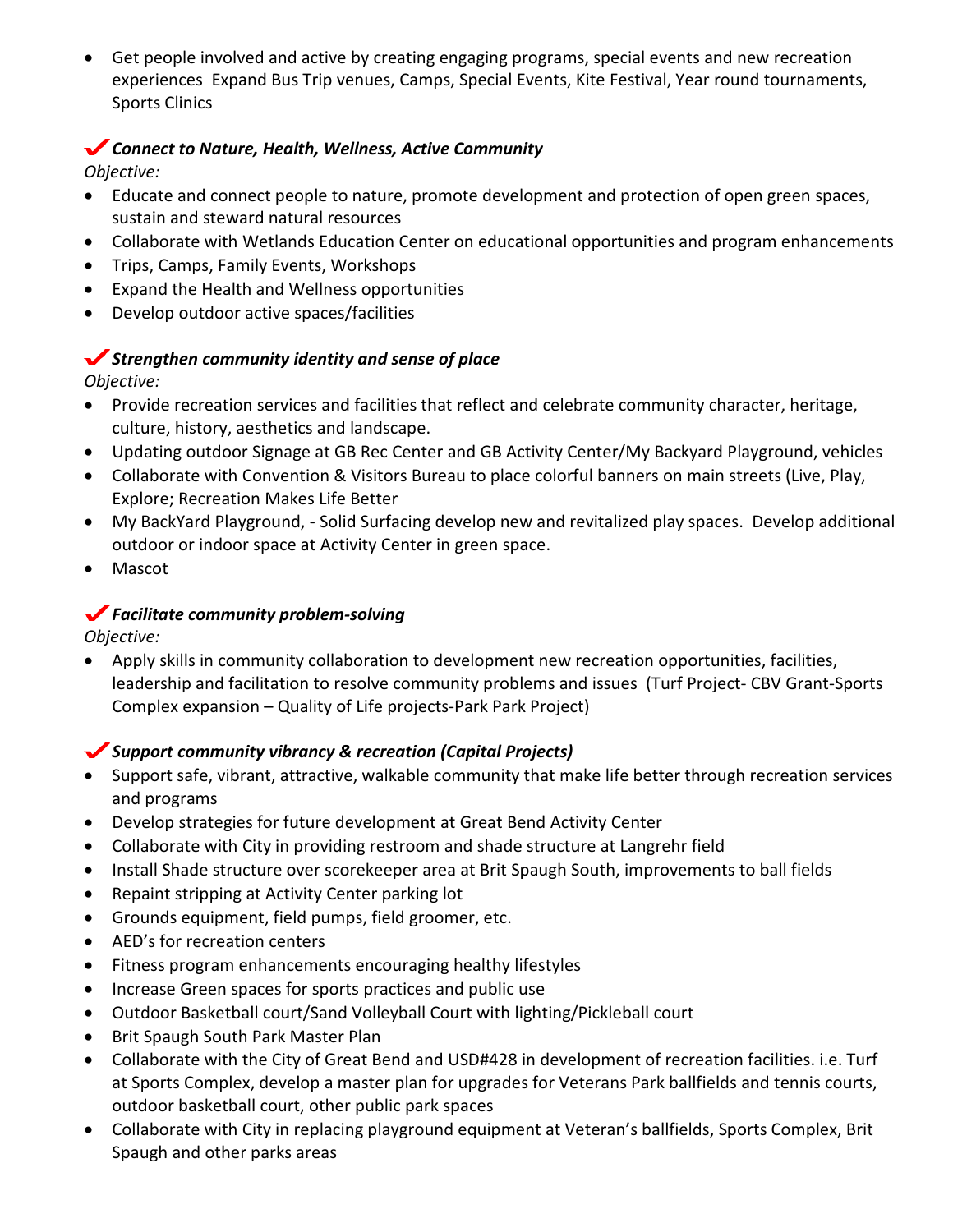- Collaborate with City in adding playground equipment at Sports Complex
- Develop strategies with City and School district to develop an indoor sports facility, indoor pool
- Develop strategies to improve walking trails-indoors walking areas
- Collaborate with City/School/Non-profit/Private Groups Events, Festivals
- Veteran's Park Improvements
- Spin bikes for Exercise Studio-restructure changing room areas
- Update restrooms at GB Rec Center
- Pickleball Courts
- Lighting for City Auditorium Court
- Other:
- Quality of Life Projects Collaborating with City of GB & USD 428
- Playground at Vet's Park
- E Sports
- Gym Floor Sanding
- GB Rec Center Improvements- Metal Door, White Trim, replacement of Guttering
- Replacement Lights C/A City Auditorium gymnasium

### *Identify key programs, trends and respond to community's needs and changing interests Objective:*

- Identify and develop internal processes and migrate to a paperless environment
- Fitness Program enhancements encourage healthy lifestyles
- Maintain and enhance quality recreation opportunities and facilities
- Other:

## *Provide and fund educational training opportunities for staff members*

*Objective:*

- State Conferences
- National Conferences
- Staff Training Workshops
- Seasonal Staff Training
- Volunteer Coach Training-Web Based NAYS
- Other:

# *Continue to seek community partners to enhance recreation opportunities for patrons*

*Objective:*

- Great Bend Umpires Association-Ball Tournaments
- Cottonwood Extension Service
- $\bullet$  USD 428
- City of Great Bend
- Barton Community College
- Be Well Barton County
- Chamber of Commerce
- Convention & Visitors Bureau
- Wetlands Education Center
- Kansas Orthopedic Group
- Eagle Communications
- Senior Center